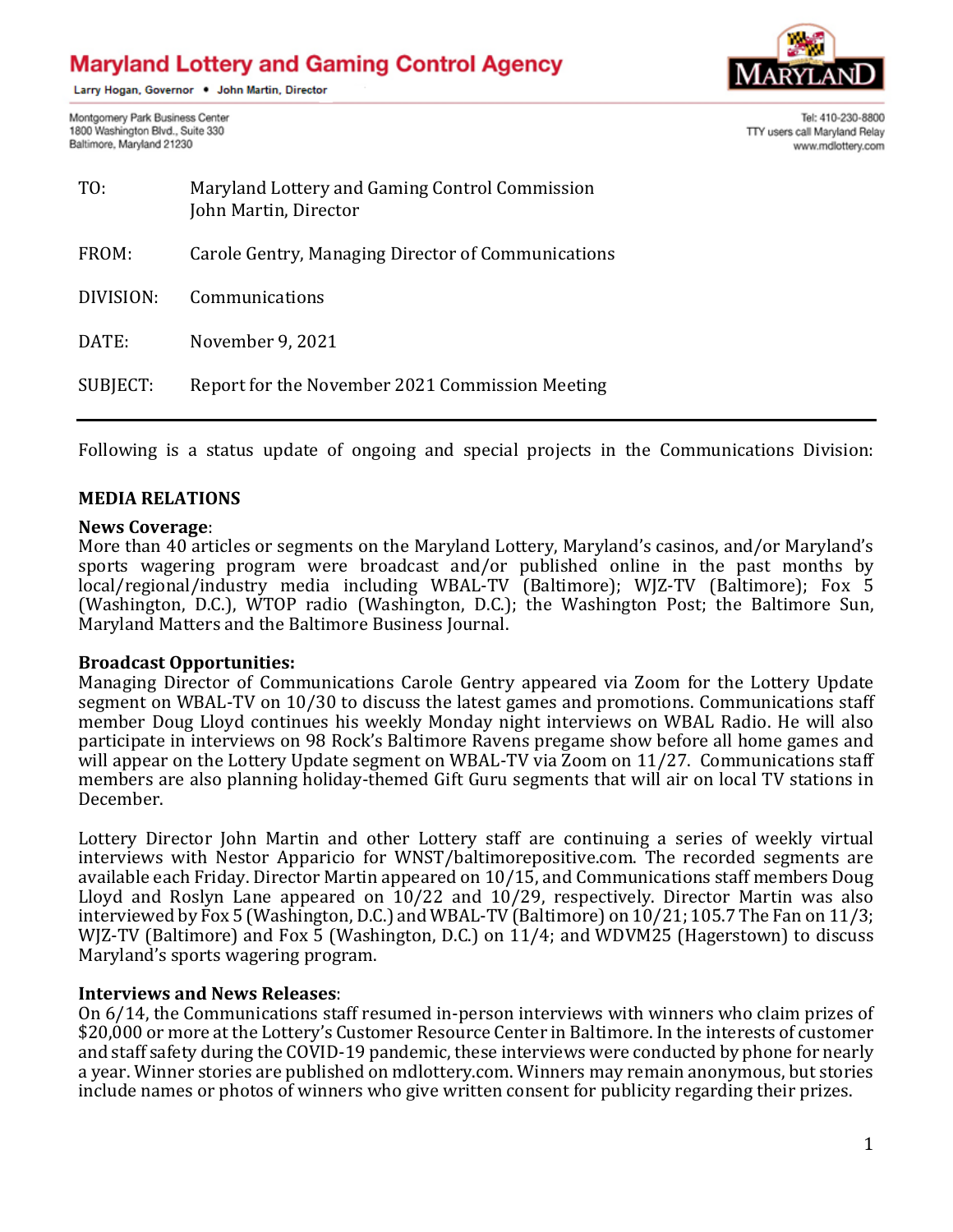Communications staff issued the following news releases in the past month:

- 10/21 Statewide news release to report that the MLGCC has forwarded two sports wagering applicants to the Sports Wagering Application Review Commission (SWARC).
- 11/3 Statewide news release to report on Maryland Lottery and Gaming's next steps in the sports wagering program.
- $11/5$  Statewide news release to report the October 2021 casino revenue figures.
- Every Monday (the next day if there is a holiday) Statewide news release, "The Week in Winners," listing each Lottery ticket worth \$10,000 or more that was sold or claimed in the preceding seven days.

## **Daily News Headlines:**

Communications staff sent daily news headline emails to Maryland Lottery and Gaming employees and members of the Commission during each day of the five-day workweek. Each email contained links to multiple media articles covering the lottery and gaming industries.

## **EVENTS AND SECOND-CHANCE PROMOTIONS**

## **Events and Community Outreach:**

The coronavirus state of emergency led to the postponement or cancellation of many events since mid-March of 2020 where the Communications staff was planning to attend and promote the Lottery. Assistant Director of Communications for Events and Promotions Gail Pelovitz is maintaining contact with the operators of these events and is in the process of building out our Events Calendar for the remainder of 2021 through the 2022 calendar year.

#### **In the past month, the Communications staff managed the Lottery's presence at the following events:**

- Maryland 5 Star at Fair Hill, Fair Hill  $-10/16$
- Baltimore Ravens game vs. Los Angeles Chargers, M&T Bank Stadium, Baltimore 10/17
- Baltimore Ravens game vs. Cincinnati Bengals, M&T Bank Stadium, Baltimore 10/24
- WMDA/CAR Annual Expo & Awards at Martin's West, Baltimore 10/26
- University of Maryland vs. Penn State football game, College Park 11/6
- Baltimore Ravens vs. Minnesota Vikings game, M&T Bank Stadium, Baltimore 11/7

## **The Communications staff will manage the Lottery's presence at the following upcoming events during the next month:**

- Morgan State vs. Georgetown football game, Baltimore  $-11/20$
- Baltimore Ravens vs. Cleveland Browns game, M&T Bank Stadium, Baltimore  $-11/28$
- Baltimore Ravens vs. Green Bay Packers game, M&T Bank Stadium, Baltimore 12/19

## **MLGCA Food Drive:**

Communications Division staff members are coordinating an Agency-wide food drive to benefit the Maryland Food Bank. Through 11/24, staff members are encouraged to donate non-perishable items via collection boxes located in the office.

## **Second-chance Promotions:**

Communications staff members continue to work on procedures and fulfillment of all Lottery second-chance contests.

## **CORRESPONDENCE, NEWSLETTERS, PIA REQUESTS AND COMMUNICATIONS**

## **Correspondence:**

More than 100 email inquiries and letters were received and answered by Communications staff over the past month. Communications staff continue to provide timely, accurate and complete responses to email and other written inquiries.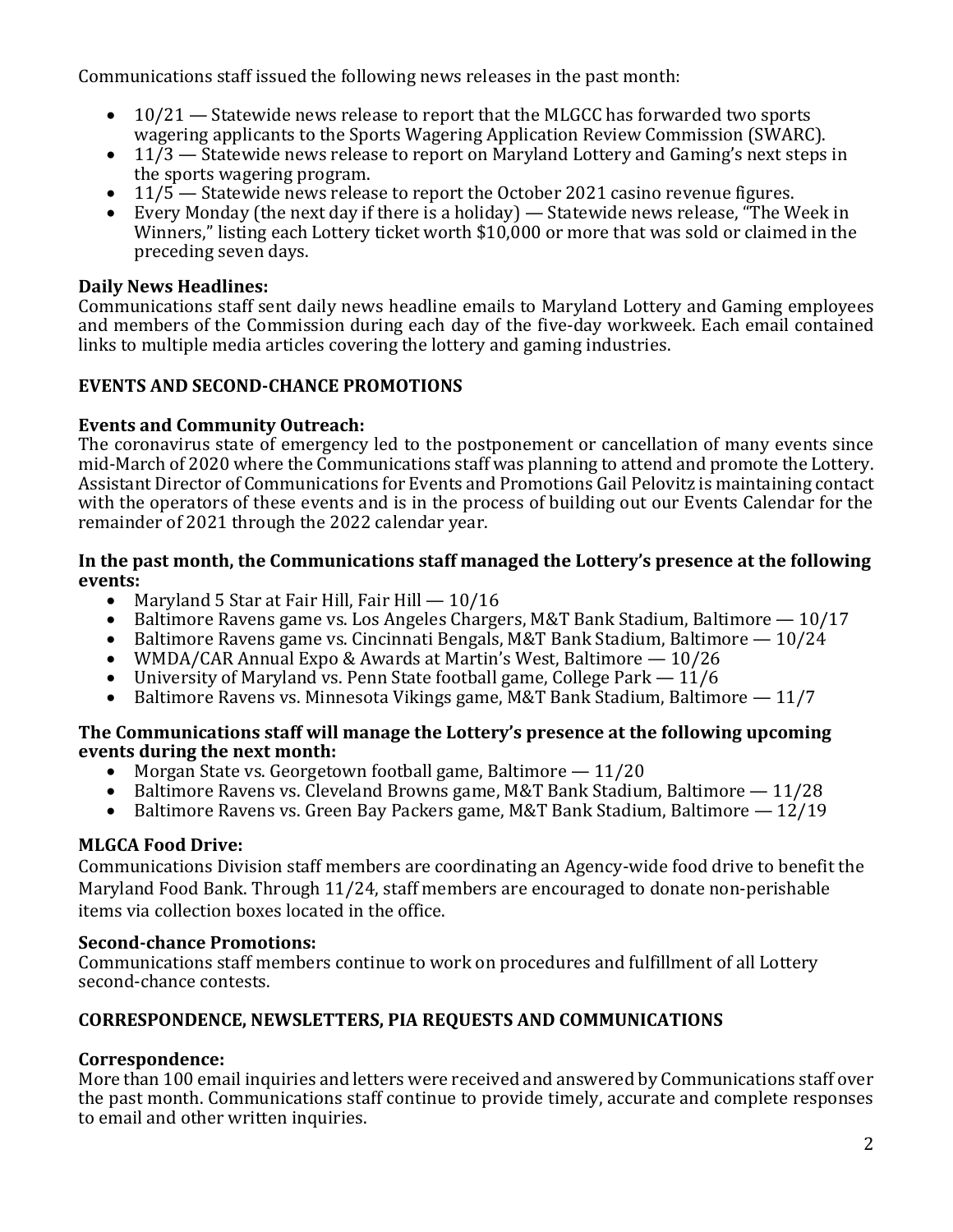## **Public Information Act Requests:**

Communications staff completed responses to PIA requests with assistance from the Attorney General's Office and other Agency staff, and continues to provide timely, accurate and complete responses to any such inquiries.

### **Newsletters:**

Communications staff members Debbie McDaniel-Shaughney and Mary Clark published the October edition of the Gazette employee newsletter Retailer Report newsletter for the period of October through December. Writing and production of the next Retailer Report newsletter covering the period of January through March 2022 is in progress.

### **"Retailer Corner:"**

Communications staff continued posting three to five blog entries per week on the "Retailer Corner" section of mdlottery.com.

## **DRAWINGS MANAGEMENT**

#### **Daily Drawings:**

Twice-daily drawings of Pick 3/Pick 4, daily drawings of Bonus Match 5 and 5 Card Cash and twiceweekly drawings of Multi-Match were conducted successfully. The drawings team also ensured that winning numbers for those games and multi-state games, Powerball, Mega Millions and Cash4Life were posted on mdlottery.com, the Lottery's mobile device apps and winning numbers phone line. The drawings team is also preparing for the arrival of two new Pick 5 machines in preparation for an additional draw game that will accompany the daily televised Pick 3 & 4 drawings next year.

## **CUSTOMER RESOURCE CENTER**

Out of concern for player and employee safety during the pandemic, the Customer Resource Center was closed to the public on 3/30/20 and reopened by appointment only on 6/24/20. Customers continue to make appointments to claim prizes by using the scheduling page on mdlottery.com. Lottery winners without Internet access can schedule appointments by phone. The appointment-only process continues to be effective and efficient. All Lottery retailers are authorized to cash winning tickets up to \$600; Expanded Cashing Authority Program (XCAP) retailers can cash tickets up to \$5,000; Winning tickets up to \$25,000 can be cashed without appointments at all Maryland casinos.

**Data concerning the number and amount of winners' claims processed by the Lottery, the casinos and XCAP retailers are noted below:**

| Location         | <b>October</b><br>2021<br>Count | <b>October</b><br>YTD<br>$7/01/21$ to<br>2021<br>06/30/22<br><b>Amount</b> |       | YTD<br>$7/01/21$ to<br>06/30/22 |
|------------------|---------------------------------|----------------------------------------------------------------------------|-------|---------------------------------|
| <b>Baltimore</b> | 1,289                           | \$7,741,368                                                                | 5,309 | \$29,585,089                    |
| <b>Casinos</b>   | 75                              | \$703,622                                                                  | 292   | \$2,960,344                     |